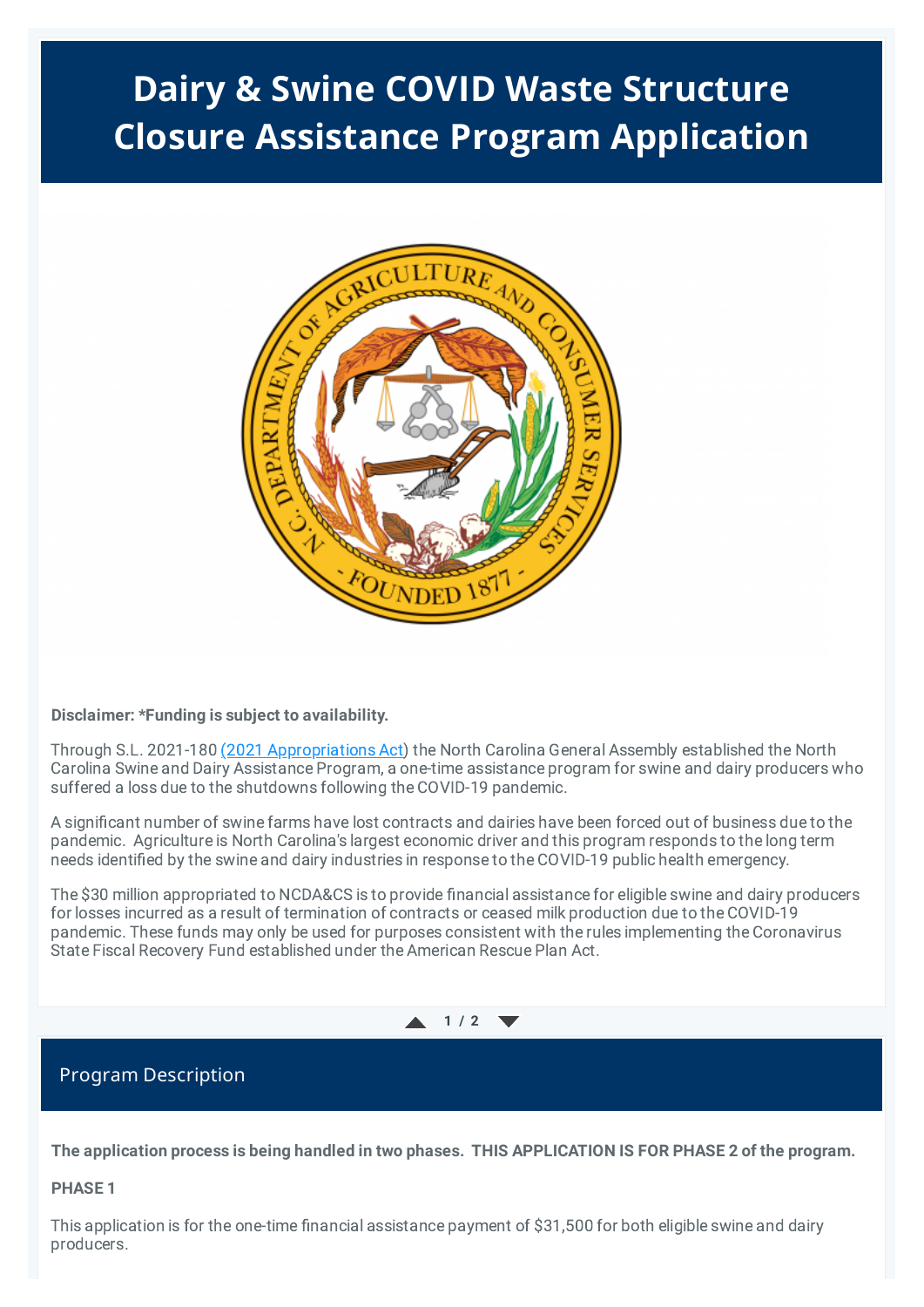The administration of financial assistance to the swine and dairy industries is outlined in the Applicant Eligibility Section.

The first portion of the application is determination of applicant eligibility. All eligible applicants will receive a onetime financial assistance payment of thirty-one thousand five hundred dollars (\$31,500).

### **PHASE 2**

In addition to the one-time financial assistance payment, the applicant may file a second application to receive either (a) **or** (b), **but not both.** Dairy applicants are only eligible for option (a) below. **Be advised that application information for this portion of the assistance program will follow initial execution of the initial financial assistance application.**

- A cost share for closure of swine or dairy lagoons, limited to 90% of the lagoon closure cost, not to exceed \$100,000 per operation.
	- If this applicant needs additional water supply for agricultural uses, the applicant may request an additional cost share to covert the decommissioned lagoon to an agricultural water supply pond. This cost share will be limited to 90% of the actual cost, not to exceed \$30,000 per operation.
- Financial assistance to swine producers for a fixed dollar amount per head space for producers who are able to secure a production contract with another swine integrator but must invest in upgrades to existing barns or completely rebuild animal housing. A fixed dollar amount per head space, with a maximum amount of \$10 per head space for renovation to animal housing and \$20 per head space to completely rebuild animal housing. No award of this type will exceed 90% of the cost of renovation or construction per operation. It is noted that Phase 2 of the program is available to the purchaser of a swine operation, provided that the seller otherwise meets the eligbility requirements of this section on the date of the sale.

Applicants for financial assistance awarded must submit the eligibility documents required by one or both applications no later than **June 30, 2023.**

### **2 / 3**

### Applicant Eligibility

### **Eligibility Requirements:**

A swine or dairy producer must provide in electronic form to the Department the following information in order to demonstrate the producer's eligibility for financial assistance. Local FSA, extension offices, or soil and water conservation districts may be able to assist the applicant in scanning or submitting documents if the applicant is unable to do so at home.

(1) For swine producers, all of the following is required:

-A contract termination letter from a swine integrator or other documentation of contract termination between **March 1, 2020**, and **June 30, 2022**.

-Proof that the swine operation and lagoon are permitted by the State.

-Any other information deemed appropriate by the Department.

(2) For dairy producers, all of the following are required:

-Milk production records, showing ceased production during any time between **March 1, 2020**, and **June 30, 2022**.

-Proof that the dairy operation was permitted as a Grade A milk producer by the Food and Drug Protection Division of the Department during the time that production was ceased as documented under sub-subdivision a. of this subdivision.

-Any other information deemed appropriate by the Department.

**3 / 4**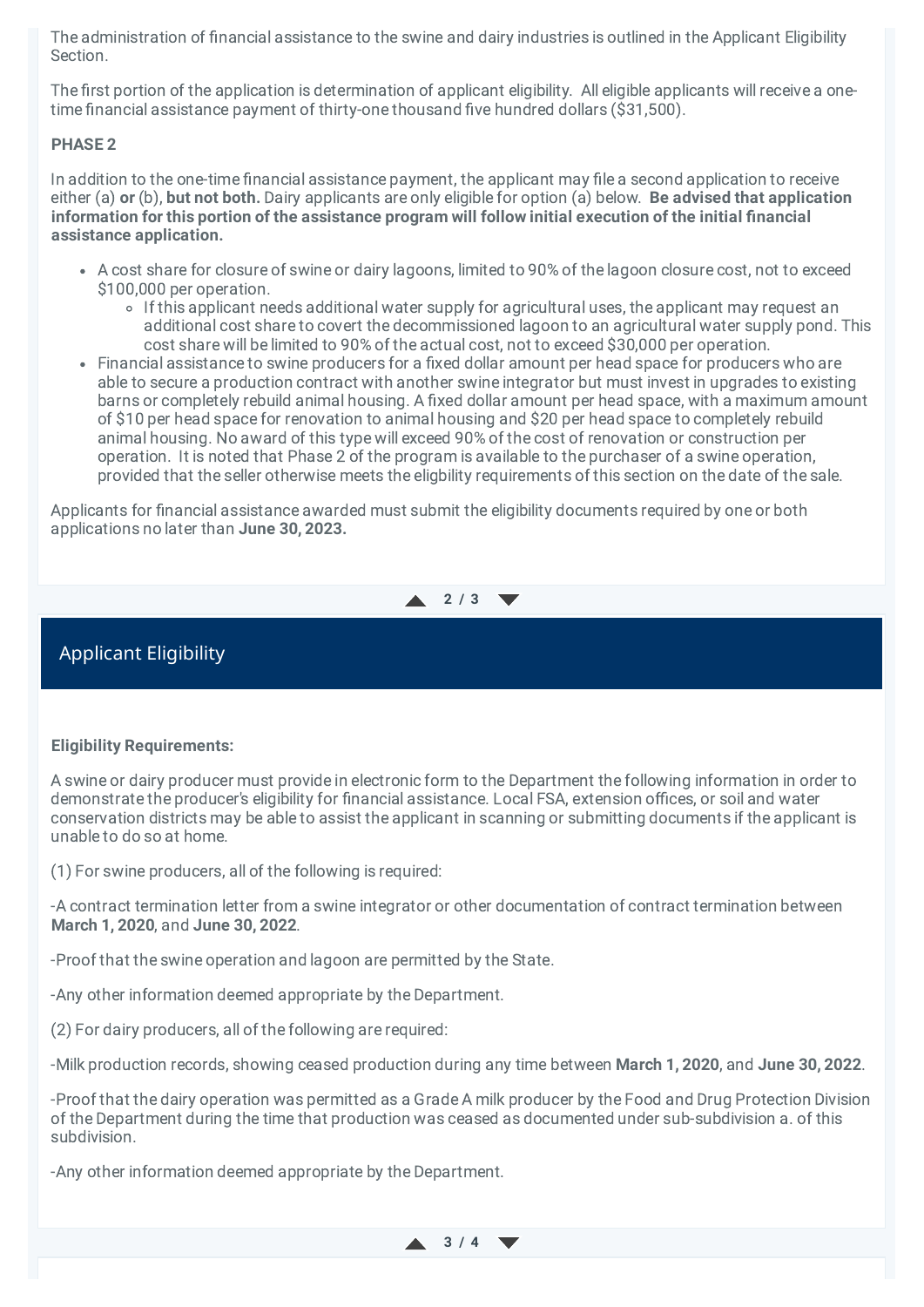# Applicant Information

**All inputs in this application must be tied to a single Social Security Number (SSN) or Employer Identification Number (EIN).**

**If there is a verifiable swine/dairy loss because of COVID-19 for more than one SSN or EIN, additional applications must be completed.**

### **Select appropriate federal tax classification: \***

- ⚪ Individual/sole proprietor or single-member LLC
- C Corporation
- $\bigcirc$  S Corporation
- ⚪ Partnership
- Trust/estate
- $\bigcirc$  Limited liability company

**Name or Business Name as shown on your income tax return.** *This must match your IRS W-9.* **\***

**Enter Social Security Number or Employer Identification Number that corresponds with the name listed above (no dashes).** *This must match your IRS W-9.* **\***

**(FOR SWINE APPLICANTS) - Name or Business Name as shown on your** *Integrator Termination Letter.*

**Mailing Address \***

| City *     |                      | State * |
|------------|----------------------|---------|
|            |                      | w       |
| Zip Code * | <b>Phone Number*</b> |         |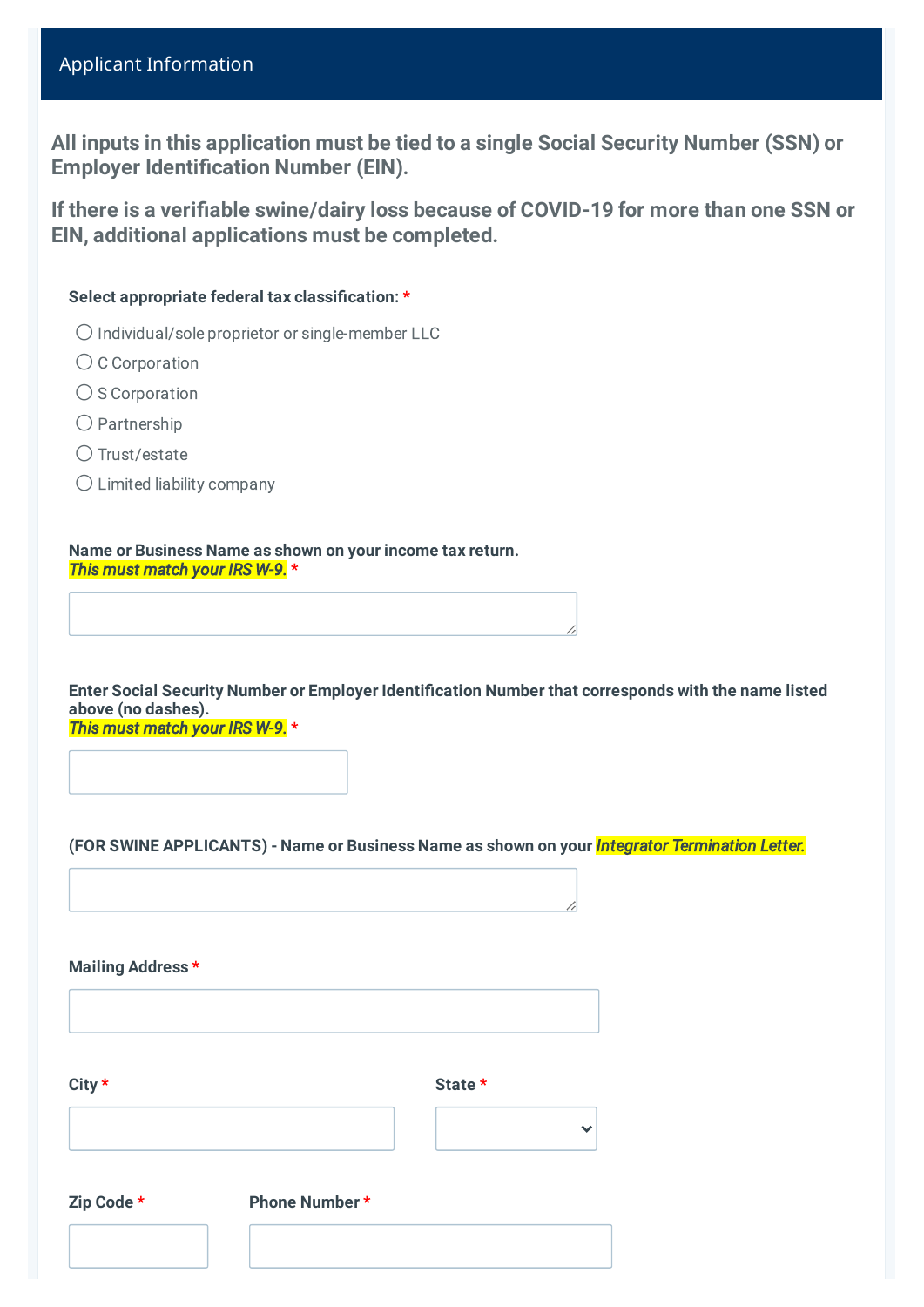#### **County \***

| Email Address *          |  |
|--------------------------|--|
| Re-enter Email Address * |  |
|                          |  |



## Supporting Documentation

**I applied for Phase I financial assistance of this program. \***

 $\bigcap$  Yes

 $\bigcap$  No

**Phase 1 Reference Number (available on letter, viewing application, or calling 866-747-9823): \***

#### **This waste structure closure assistance application operation is a: \***

- $\bigcirc$  Dairy
- $\bigcirc$  Wean to Finish
- O Wean to Feeder
- ⚪ Farrow to Finish
- $\bigcirc$  Feeder to Finish
- $\bigcirc$  Farrow to Wean
- ⚪ Farrow to Feeder
- ⚪ Boar/Stud
- $\bigcirc$  Gilts
- $\bigcirc$  Other

Upload a completed and signed copy of the IRS Form W-9 that matches the Social Security Number (SSN) or **Employer Idenitifcation Number (EIN) entered above. Digital Signatures will not be valid.**

**To download a copy of the IRS Form W-9, click here: <https://www.irs.gov/pub/irs-pdf/fw9.pdf>**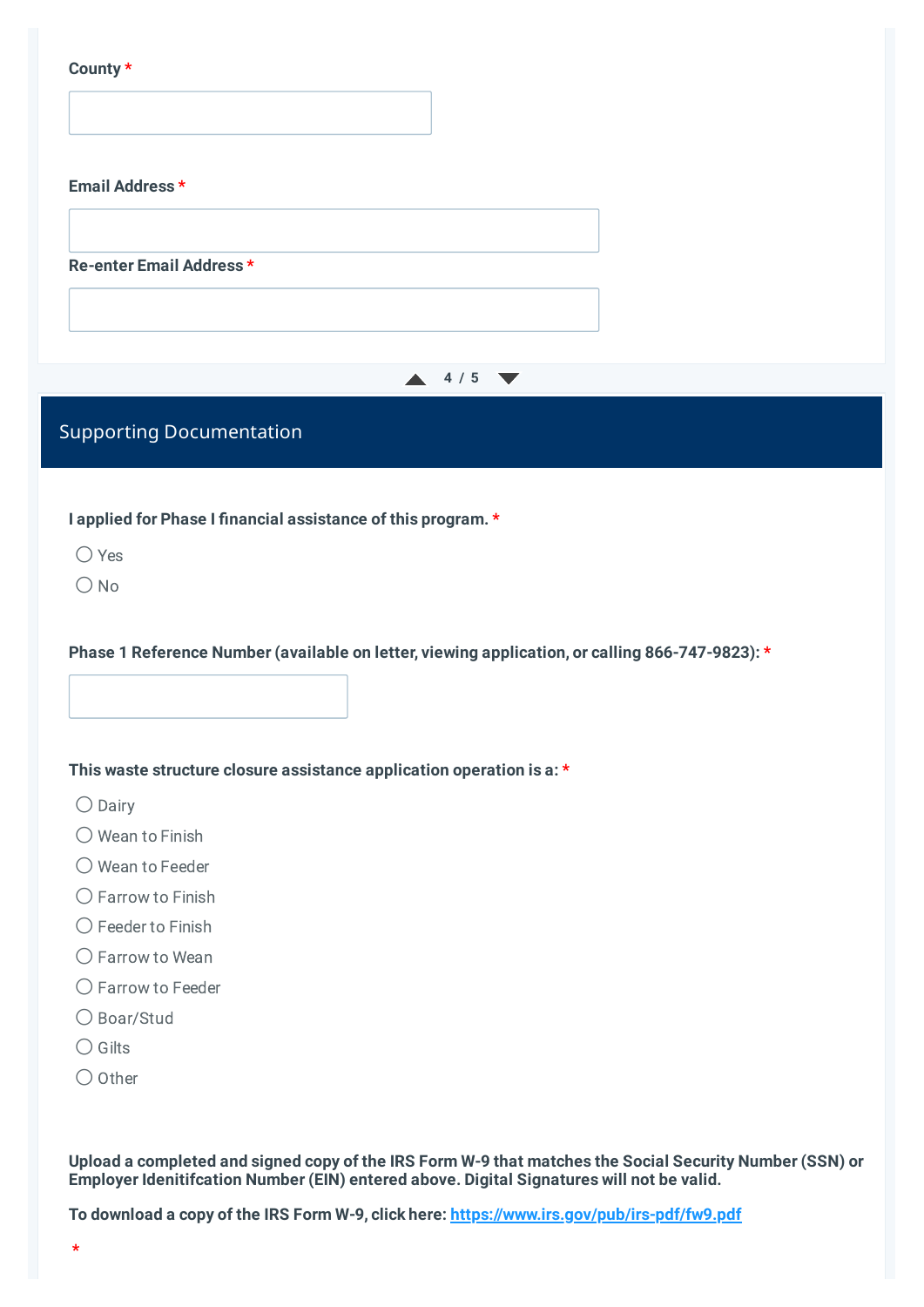

**Upload contract termination letter dated between March 1, 2020 and June 30, 2022. \***

**Upload Certificate of Coverage (Form AWO-STATE-G-E) as issued by the NC Department of Environmental Quality.**

### **5 / 6**

### **AFFADAVIT FORM**

**By my signature, I certify the following:**

**The undersigned agree(s) that 1.) all statements made in this verification and documentation are made for the purpose of obtaining Relief Assistance from Swine and Dairy Assistance Program; 2) the loss being verified and documented was mine; 3) verification and audit of information provided may be made at any** time; and 4) institutions will rely on the information provided and I have a continuing obligation to amend the **information provided if any of the facts change.**

**I hereby authorize the North Carolina Department of Agriculture and Consumer Services to have access to all information, files, documents, and records kept by FEMA, SBA, North Carolina Department of Crime Control and Public Safety, Division of Emergency Management, USDA, and other agencies or entities providing assistance. The authorization includes the release of any information, files, documents and records deemed confidential and extends to all information, files, documents and records otherwise considered confidential under any Federal and State Privacy Acts. This authorization shall include, but is not** limited to, the right to inspect, copy or otherwise utilize, or obtain clarification or opinion regarding said **information, files, documents and records, as it is deemed necessary to verify or authenticate information provided in your application for relief assistance.**

**I understand that North Carolina Department of Agriculture and Consumer Services may audit the** financial and other records of each recipient of funds in order to ensure that the funds are used in **accordance with the provisions of this program. The Department may require any documentation or proof it deems necessary to efficiently administer this program, including the ownership structure of each entity and the social security numbers of each applicant. The Department may require the submission of dated, signed, and continuous records.**

**I understand that if I intentionally make false statements or conceal any information in an attempt to** falsely obtain relief assistance, it is a violation of Federal and State laws, which carry severe criminal and **civil penalties. I authorize the State of North Carolina, North Carolina Department of Agriculture and** Consumer Services, to verify all information given by me about my loss and any other criteria in order to determine my eligibility for relief assistance. Further, I authorize and direct all custodians of records of any **insurance company, private estimator, and/or any public or private agency, bank, financial or credit data service to release information to the North Carolina Department of Agriculture and Consumer Services and their representatives upon request as it relates to verifying or authenticating information provided for relief assistance.**